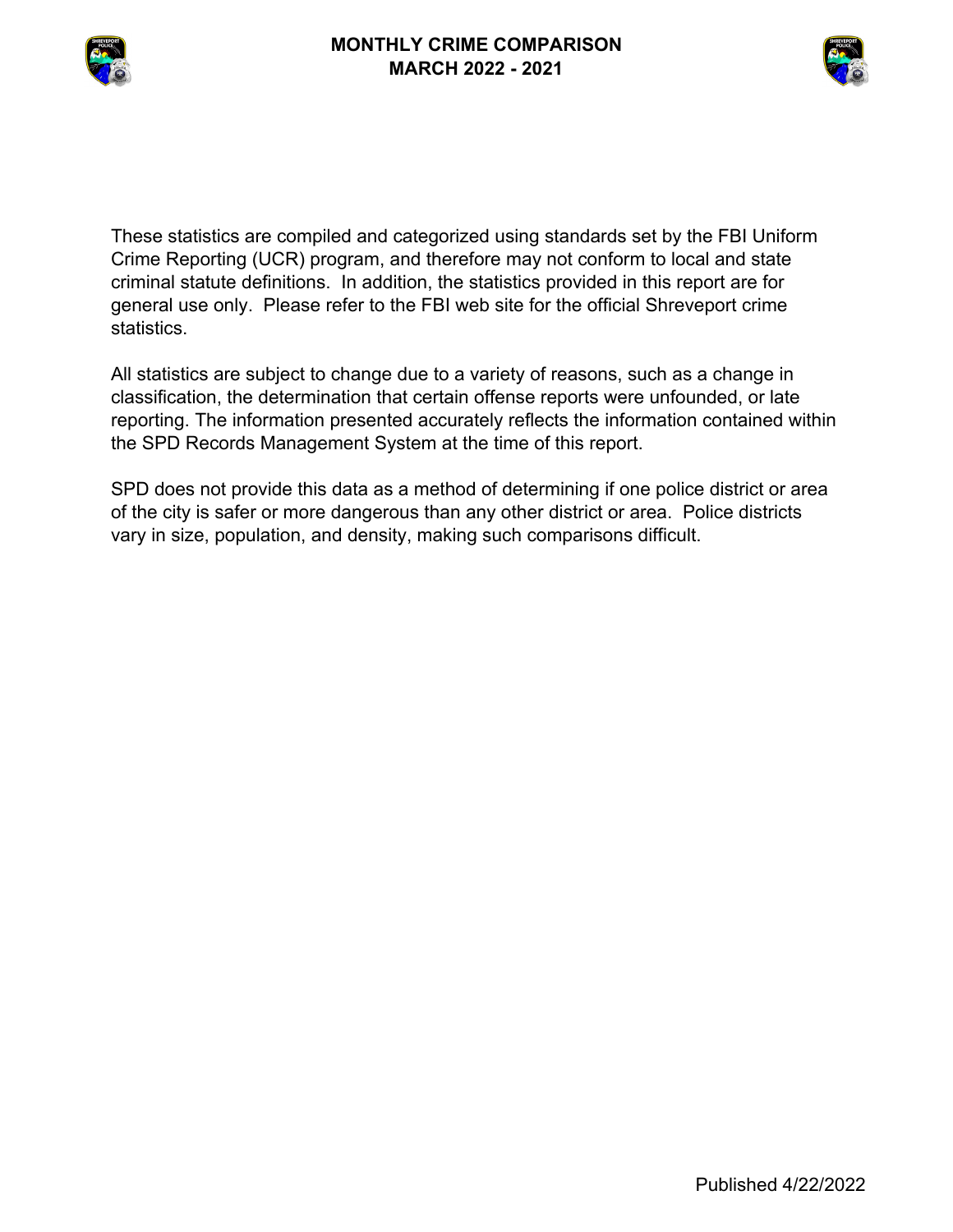# **MONTHLY CRIME COMPARISON MARCH 2022 - 2021 NUMBER OF PERCENT OF NUMBER OF PERCENT OF INCREASE INCREASE TYPE OF OR OR CRIME 2022 2021 DECREASE 2022 2021 DECREASE HOMICIDE** 3 10 -70% 13 19 -32% **MANSLAUGHTER** 0 0 NA 2 0 NA **JUSTIFIED HOMICIDE** 0 1 -100% 0 4 -100% TOTAL HOMICIDE  $\begin{array}{cccc} 3 & 11 & -73\% & 15 & 23 & -35\% \end{array}$ **RAPE** Forcible Rape 15 3 400% 35 25 40% **ROBBERY** Person Robbery Armed 9 6 50% 23 31 -26% Simple 9 5 80% 18 14 29% Total Person Robbery **18** 11 64% 41 45 -9% Business Robbery Armed 0 1 -100% 3 14 -79% Simple 1 0 NA 1 2 -50% Total Business Robbery 1 1 1 0% 4 16 -75% TOTAL ROBBERY 19 12 58% 45 61 -26% **AGGRAVATED ASSAULT/ BATTERY** 89 109 -18% 247 287 -14% **BURGLARY** Residential 69 70 -1% 189 205 -8% Business 18 27 -33% 67 88 -24% TOTAL 87 97 -10% 256 293 -13% **THEFT** Purse Snatching  $2 \qquad 1 \qquad 100\% \qquad 4 \qquad 1 \qquad 300\%$ Shoplifting 60 76 -21% 231 322 -28% Theft from Business 33 24 38% 84 64 31% Theft from Residence  $\frac{72}{2}$  83  $\frac{13}{2}$  227 245  $\frac{27}{2}$ Auto Accessory Theft 51 30 70% 204 109 87% Theft from Auto 89 124 -28% 335 408 -18% Other Thefts 52 87 -40% 160 210 -24% TOTAL 359 425 -16% 1,245 1,359 -8% **AUTO THEFT** 68 75 -9% 169 204 -17% **GRAND TOTAL** 640 732 -13% 2,012 2,252 -11% 126 135 -7% 342 396 -14% **VIOLENT CRIME INDEX**  (Homicide, Rape, Robbery and Aggravated Assault/Battery) **OFFENSES MARCH YTD**

514 597 -14% 1,670 1,856 -10% **PROPERTY CRIME INDEX**  (Burglary, Theft and Auto Theft)

*FBI NUMBERS MAINTAINED ON THE FBI UCR WEB SITE DO NOT REFLECT JUSTIFIED HOMICIDES*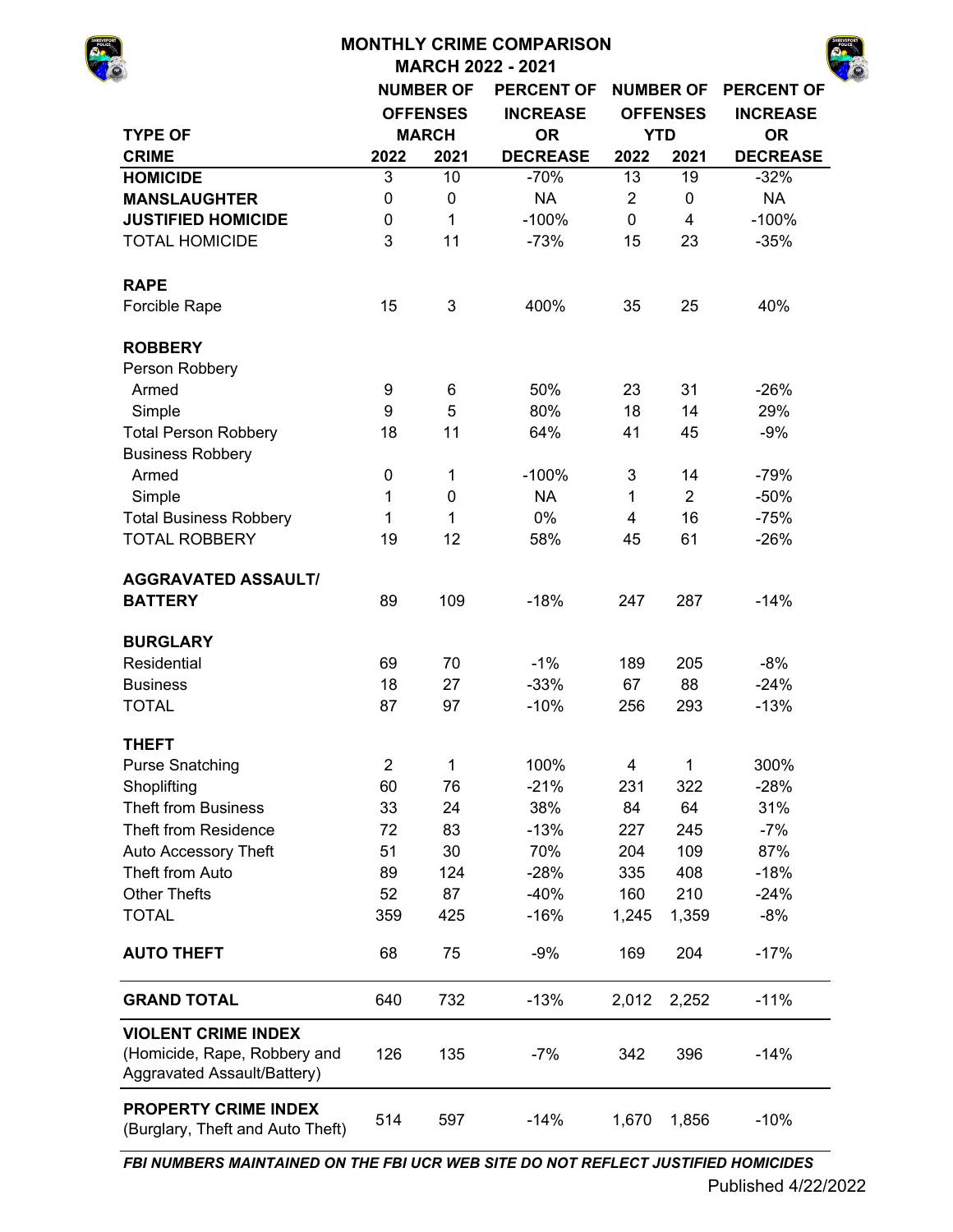

## **REPORTED OFFENSESMARCH 2022**



- **1. Martin Luther King Jr. Drive area, North Highland, West Cooper Road, Lakeview, Hearne Extension, Agurs area north of Hearne**
- **2. Freestate, Cherokee Park, Dixie Highway, Agurs area south of Hearne, Downtown area west of Market**
- **3. Allendale, Ledbetter Heights**
- **4. Highland, Stoner Hill**
- **5. Anderson Island, Dixie Garden, Shreve Island, Broadmoor, Waterside, South Highland, Cedar Grove area north of 70th**
- **6. Cedar Grove area south of 70th and east of I-49, South Broadmoor, Town South/Spring Lake, East Ridge, Huckleberry Ridge, Suburban Acres, Wallace Lake, Robson Plantation**
- **7. Allendale, Lakeside, Queensborough, St Vincent/Ingleside area west of Hearne, Werner Park, Caddo Heights**
- **8. South Lakeshore, Country Club, Mooretown**
- **9. Shorewood Hills, Yarborough, Western Hills, Huntington Park, Reisor, Fox Crossing**
- **10. St Vincent/Ingleside area east of Hearne, Caddo Heights**
- **11. Sunset Acres, Hollywood, Cedar Grove area west of I-49**
- **12. Garden Valley, Cargill Park, Pinecroft, Hyde Park, Brookwood, Southwood, Suburban Acres, Summergrove, Southern Hills, East Ridge**
- **13. Riverfront, Entertainment District, Downtown area east of Market**

**DISTRICTS**

| <b>SELECTED OFFENSES</b>  | #1             | #2             | #3           | #4             | #5           | #6             | #7             | #8             | #9             | #10      | #11            | #12            | #13          | <b>Total</b>   |
|---------------------------|----------------|----------------|--------------|----------------|--------------|----------------|----------------|----------------|----------------|----------|----------------|----------------|--------------|----------------|
| <b>HOMICIDE</b>           | 0              | $\mathbf 0$    | $\mathbf 0$  | 0              | 1            | $\mathbf 0$    |                | 0              |                | $\Omega$ | 0              | $\Omega$       | $\Omega$     | 3              |
| <b>MANSLAUGHTER</b>       | 0              | 0              | $\mathbf{0}$ | 0              | $\mathbf{0}$ | $\mathbf{0}$   | $\mathbf{0}$   | $\Omega$       | $\mathbf 0$    | $\Omega$ | 0              | $\Omega$       | $\mathbf 0$  | 0              |
| <b>JUSTIFIED HOMICIDE</b> | 0              | 0              | $\mathbf{0}$ | $\Omega$       | $\mathbf{0}$ | $\mathbf{0}$   | 0              | 0              | $\mathbf 0$    | $\Omega$ | $\Omega$       | $\mathbf 0$    | $\mathbf 0$  | 0              |
| <b>RAPE</b>               |                | 3              | 2            | $\Omega$       |              | $\mathbf 0$    | 3              | 0              |                | 1        | $\Omega$       | 3              | $\mathbf{0}$ | 15             |
| <b>PERSON ROBBERY</b>     | 0              | 1              | 1            | 3              |              | 1              | 3              | 1              |                | 1        | 3              | $\overline{2}$ | $\mathbf{0}$ | 18             |
| <b>BUSINESS ROBBERY</b>   | $\mathbf 0$    | 0              | $\mathbf 0$  | 0              | $\mathbf 0$  | 1              | 0              | 0              | $\Omega$       | $\Omega$ | $\Omega$       | $\Omega$       | $\Omega$     | 1              |
| <b>AGGRAVATED BATTERY</b> | 4              | 1              | 1            | 5              | 3            | $\Omega$       | 6              |                | 3              | 1        | 5              | $\overline{2}$ | $\mathbf 0$  | 32             |
| AGGRAVATED ASSAULT        | 6              | 1              | 2            | 6              |              | 1              | 7              | 5              | 8              | 4        | 9              | $\overline{7}$ | $\mathbf{0}$ | 57             |
| <b>RESIDENCE BURGLARY</b> | 4              | 1              | 1            | ⇁              | 10           | 3              | 8              | 15             | 8              | 3        | 6              | 3              | $\Omega$     | 69             |
| <b>BUSINESS BURGLARY</b>  |                | 0              | 1            | $\overline{2}$ | $\mathbf 0$  | 3              | 0              | $\overline{2}$ | $\overline{2}$ | 2        | 1              | 4              | $\mathbf{0}$ | 18             |
| <b>PURSE SNATCHING</b>    | 0              | $\mathbf 0$    | 1            |                | $\mathbf{0}$ | $\mathbf{0}$   | 0              | 0              | $\mathbf 0$    | $\Omega$ | $\Omega$       | 0              | $\mathbf 0$  | $\overline{2}$ |
| <b>SHOPLIFTING</b>        | 2              | 0              | $\mathbf{0}$ | 4              | 11           | 16             | 6              | 0              | $\overline{7}$ | 1        | $\overline{2}$ | 11             | $\mathbf{0}$ | 60             |
| THEFT FROM BUSINESS       |                | $\overline{2}$ | 1            |                | 8            | $\overline{2}$ | 3              | 4              | $\overline{2}$ | 1        | 2              | 4              | 2            | 33             |
| THEFT FROM RESIDENCE      | $\overline{7}$ | $\overline{2}$ | 4            | 10             | 12           | 3              | 5              | 10             | $\overline{4}$ | 1        | 4              | 10             | $\mathbf{0}$ | 72             |
| <b>AUTO ACC. THEFT</b>    | 6              | 7              | $\mathbf{0}$ |                | 6            | 5              | $\overline{2}$ | 3              | 6              | 1        | 4              | 9              | 1            | 51             |
| THEFT FROM AUTO           | 5              | 5              | 3            | 5              | 17           | 18             | 6              | $\overline{2}$ | 11             | 3        | 1              | $\overline{7}$ | 6            | 89             |
| THEFT GENERAL             | 3              | 0              | 1            | 4              | 12           | 3              | 5              | 4              | $\overline{4}$ | 5        | 3              | 5              | 3            | 52             |
| <b>AUTO THEFT</b>         | 4              | 5              | 3            | 3              | 10           | 5              | 6              | 4              | 12             | 1        | 6              | 6              | 3            | 68             |
| <b>TOTALS</b>             | 44             | 28             | 21           | 52             | 93           | 61             | 61             | 51             | 70             | 25       | 46             | 73             | 15           | 640            |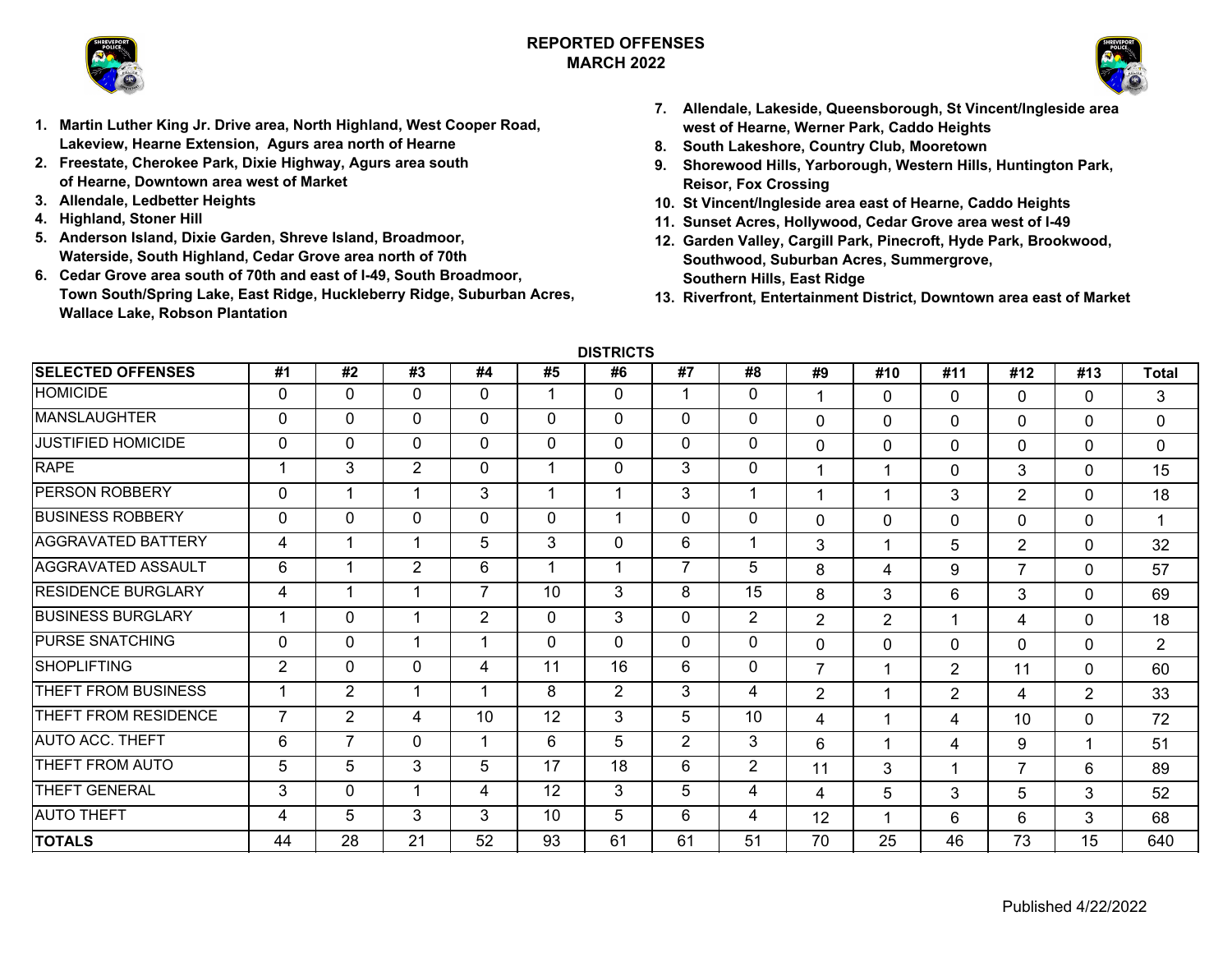## **REPORTED OFFENSESJANUARY - MARCH 2022**





**1. Martin Luther King Jr. Drive area, North Highland, West Cooper Road, Lakeview, Hearne Extension, Agurs area north of Hearne**

- **2. Freestate, Cherokee Park, Dixie Highway, Agurs area south of Hearne, Downtown area west of Market**
- **3. Allendale, Ledbetter Heights**
- **4. Highland, Stoner Hill**
- **5. Anderson Island, Dixie Garden, Shreve Island, Broadmoor, Waterside, South Highland, Cedar Grove area north of 70th**
- **6. Cedar Grove area south of 70th and east of I-49, South**

**Broadmoor, Town South/Spring Lake, East Ridge, Huckleberry Ridge, Suburban Acres, Wallace Lake, Robson Plantation** 

**7. Allendale, Lakeside, Queensborough, St** 

**Vincent/Ingleside area west of Hearne, Werner Park, Caddo Heights**

**8. South Lakeshore, Country Club, Mooretown**

**9. Shorewood Hills, Yarborough, Western Hills,** 

**Huntington Park, Reisor, Fox Crossing**

- **10. St Vincent/Ingleside area east of Hearne, Caddo Heights**
- **11. Sunset Acres, Hollywood, Cedar Grove area west of I-49**
- **12. Garden Valley, Cargill Park, Pinecroft, Hyde Park, Brookwood, Southwood, Suburban Acres, Summergrove, Southern Hills, East Ridge**

**13. Riverfront, Entertainment District, Downtown area east of Market**

| <b>PRINCIP</b>            |     |    |    |                |     |     |          |                |     |                |     |          |     |                |
|---------------------------|-----|----|----|----------------|-----|-----|----------|----------------|-----|----------------|-----|----------|-----|----------------|
| <b>SELECTED OFFENSES</b>  | #1  | #2 | #3 | #4             | #5  | #6  | #7       | #8             | #9  | #10            | #11 | #12      | #13 | Total          |
| <b>HOMICIDE</b>           | 1   | 0  |    | 0              | 2   | 1   | 2        | 3              | 2   |                | 0   | $\Omega$ | 0   | 13             |
| <b>MANSLAUGHTER</b>       | 0   | 0  | 0  | 0              | 0   | 0   | $\Omega$ | 0              | 0   | 0              | 0   | 2        | 0   | $\overline{2}$ |
| <b>JUSTIFIED HOMICIDE</b> | 0   | 0  | 0  | 0              | 0   | 0   | 0        | $\Omega$       | 0   | 0              | 0   | 0        | 0   | 0              |
| <b>RAPE</b>               | 3   | 4  | 4  | $\overline{7}$ | 4   | 1   | 4        | $\overline{2}$ | 1   | 1              | 1   | 3        | 0   | 35             |
| <b>PERSON ROBBERY</b>     | 0   | 1  | 5  | 7              | 5   | 3   | 6        | 2              | 1   | $\overline{2}$ | 6   | 2        | 1   | 41             |
| BUSINESS ROBBERY          | 0   | 0  | 0  | 1              |     | 1   | $\Omega$ | $\Omega$       | 0   | 0              | 0   | 1        | 0   | 4              |
| <b>AGGRAVATED BATTERY</b> | 6   | 7  | 3  | 9              | 7   | 3   | 11       | 5              | 6   | 11             | 18  | 9        | 3   | 98             |
| AGGRAVATED ASSAULT        | 12  | 3  | 11 | 12             | 8   | 4   | 18       | 14             | 18  | 13             | 20  | 15       | 1   | 149            |
| <b>RESIDENCE BURGLARY</b> | 15  | 7  | 2  | 25             | 25  | 14  | 23       | 19             | 16  | 13             | 15  | 15       | 0   | 189            |
| <b>BUSINESS BURGLARY</b>  | 1   | 5  | 1  | 6              | 3   | 10  |          | 7              | 9   | 5              | 5   | 14       | 0   | 67             |
| <b>PURSE SNATCHING</b>    | 0   | 0  | 1  | 1              | 0   | 1   | $\Omega$ | 0              | 0   | $\Omega$       | 1   | $\Omega$ | 0   | 4              |
| <b>SHOPLIFTING</b>        | 7   | 1  | 1  | 10             | 62  | 44  | 14       | 5              | 36  | 5              | 6   | 39       | 1   | 231            |
| THEFT FROM BUSINESS       | 1   | 6  | 3  | 5              | 15  | 7   | 4        | 8              | 9   | 4              | 4   | 13       | 5   | 84             |
| THEFT FROM RESIDENCE      | 18  | 8  | 9  | 24             | 26  | 20  | 18       | 27             | 15  | 13             | 20  | 26       | 3   | 227            |
| <b>AUTO ACC. THEFT</b>    | 12  | 22 | 2  | 3              | 21  | 18  | 6        | 11             | 34  | 8              | 22  | 39       | 6   | 204            |
| THEFT FROM AUTO           | 18  | 12 | 5  | 11             | 38  | 56  | 16       | 18             | 48  | 5              | 19  | 71       | 18  | 335            |
| <b>THEFT GENERAL</b>      | 11  | 6  | 5  | 13             | 33  | 15  | 6        | 14             | 9   | 8              | 10  | 19       | 11  | 160            |
| <b>AUTO THEFT</b>         | 9   | 8  | 10 | 9              | 22  | 20  | 9        | 10             | 25  | 5              | 15  | 20       | 7   | 169            |
| <b>TOTALS</b>             | 114 | 90 | 63 | 143            | 272 | 218 | 138      | 145            | 229 | 94             | 162 | 288      | 56  | 2,012          |

**DISTRICTS**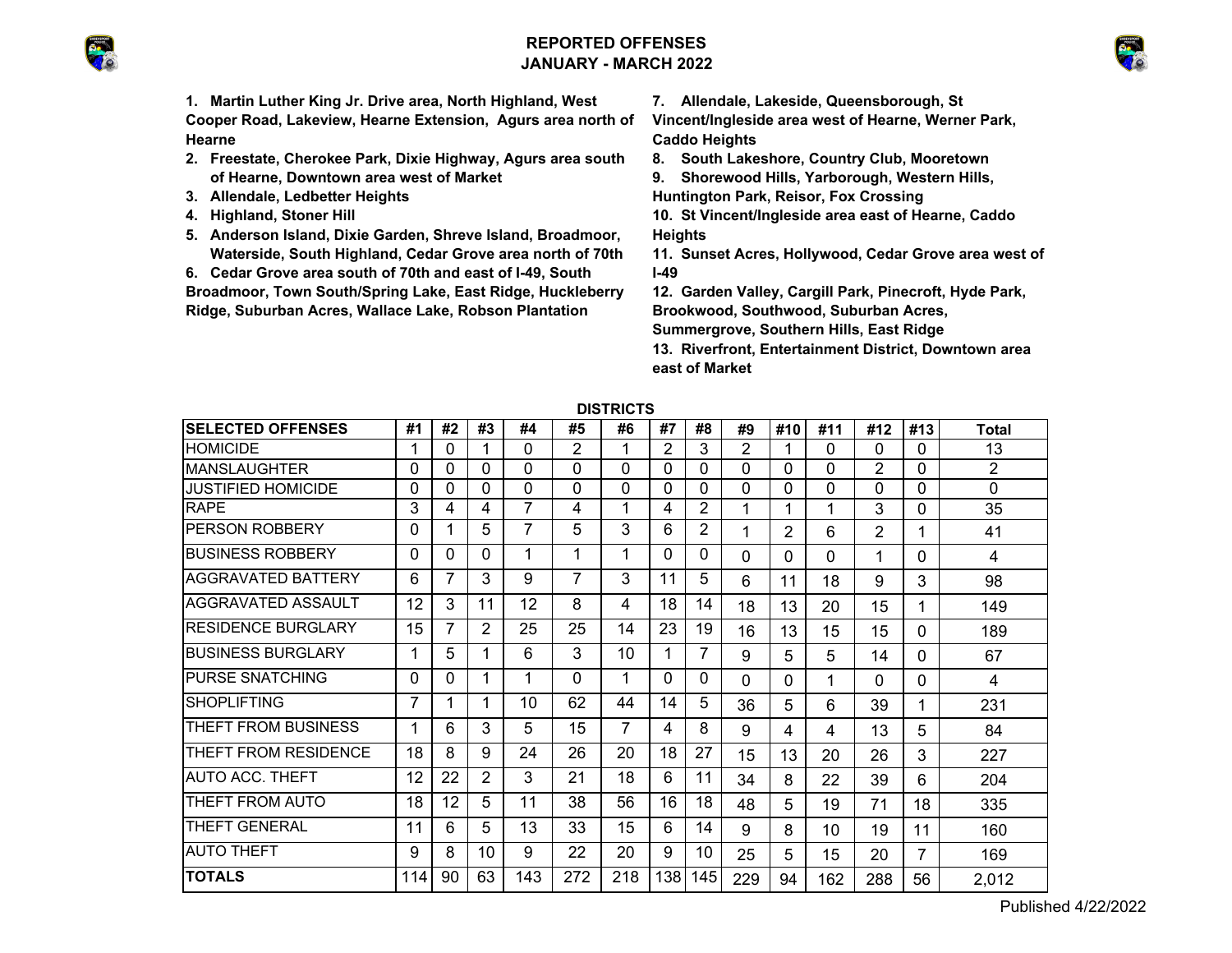## **REPORTED OFFENSES - AREA 1MARCH 2022**





| <b>TOTAL</b><br><b>District 1</b><br>%<br>$\%$<br><b>District 3</b><br>District 13<br>%<br><b>District 2</b><br>$\%$<br>$\%$ |                          |      |            |                |      |            |                |                |            |                         |           |            |                |                |            |
|------------------------------------------------------------------------------------------------------------------------------|--------------------------|------|------------|----------------|------|------------|----------------|----------------|------------|-------------------------|-----------|------------|----------------|----------------|------------|
| $\mathbf{r}$                                                                                                                 |                          |      |            |                |      |            |                |                |            |                         |           |            |                |                |            |
| <b>CRIME</b>                                                                                                                 | 2022                     | 2021 | <b>CHG</b> | 2022           | 2021 | <b>CHG</b> |                | 2022 2021      | <b>CHG</b> |                         | 2022 2021 | <b>CHG</b> | 2022           | 2021           | <b>CHG</b> |
| Homicide                                                                                                                     |                          |      | $-100%$    | 0              | 0    | <b>NA</b>  | 0              |                | $-100%$    | 0                       | 0         | <b>NA</b>  | 0              | 2              | 100%       |
| Manslaughter                                                                                                                 | 0                        | 0    | <b>NA</b>  | 0              | 0    | <b>NA</b>  | 0              |                | <b>NA</b>  | 0                       | 0         | <b>NA</b>  | 0              | 0              | <b>NA</b>  |
| <b>Justified Homicide</b>                                                                                                    |                          | 0    | <b>NA</b>  | 0              | 0    | <b>NA</b>  | 0              |                | <b>NA</b>  | $\Omega$                | 0         | <b>NA</b>  | 0              | 0              | <b>NA</b>  |
| Rape                                                                                                                         |                          | 0    | <b>NA</b>  | 3              | 0    | <b>NA</b>  | $\overline{2}$ | 0              | <b>NA</b>  | 0                       | 0         | <b>NA</b>  | 6              | $\Omega$       | <b>NA</b>  |
| Person Robbery                                                                                                               | 0                        | 2    | $-100%$    |                | 0    | <b>NA</b>  |                | $\overline{2}$ | $-50%$     | 0                       |           | <b>NA</b>  | $\overline{2}$ | 4              | $-50%$     |
| <b>Business Robbery</b>                                                                                                      | 0                        | 0    | <b>NA</b>  | 0              | 0    | <b>NA</b>  | 0              |                | <b>NA</b>  | $\Omega$                |           | <b>NA</b>  | 0              | $\Omega$       | <b>NA</b>  |
| <b>Aggravated Battery</b>                                                                                                    | 4                        | 6    | $-33%$     |                | 3    | $-67%$     |                |                | <b>NA</b>  | 0                       | 2         | $-100%$    | 6              | 11             | $-45%$     |
| <b>Aggravated Assault</b>                                                                                                    | $6 \overline{}$          | 5    | 20%        |                |      | 0%         | 2              | 4              | $-50%$     | $\Omega$                |           | $-100%$    | 9              | 11             | $-18%$     |
| <b>Residence Burglary</b>                                                                                                    | 4                        | 3    | 33%        |                | 3    | $-67%$     |                | 2              | $-50%$     | 0                       |           | <b>NA</b>  | 6              | 8              | $-25%$     |
| <b>Business Burglary</b>                                                                                                     |                          | 0    | <b>NA</b>  | 0              | 2    | $-100%$    |                | 8              | $-88%$     | $\mathbf{0}$            | 0         | <b>NA</b>  | 2              | 10             | $-80%$     |
| <b>Purse Snatching</b>                                                                                                       | 0                        | 0    | <b>NA</b>  | 0              | 0    | <b>NA</b>  |                |                | <b>NA</b>  | 0                       | 0         | <b>NA</b>  |                | $\Omega$       | <b>NA</b>  |
| Shoplifting                                                                                                                  | 2                        | 6    | $-67%$     | 0              |      | $-100%$    | 0              | 0              | <b>NA</b>  | $\mathbf{0}$            | 0         | <b>NA</b>  | $\overline{2}$ |                | $-71%$     |
| <b>Theft from Business</b>                                                                                                   |                          |      | 0%         | $\overline{2}$ | 0    | <b>NA</b>  |                |                | <b>NA</b>  | $\overline{2}$          | 0         | <b>NA</b>  | 6              |                | 500%       |
| Theft from Residence                                                                                                         | $\overline{\phantom{a}}$ |      | 600%       | 2              | 2    | 0%         | 4              | 4              | 0%         | $\Omega$                |           | <b>NA</b>  | 13             | $\overline{ }$ | 86%        |
| Auto Accessory Theft                                                                                                         | 6                        | 2    | 200%       | 7              | 0    | <b>NA</b>  | 0              |                | $-100%$    | $\overline{\mathbf{1}}$ | $\Omega$  | <b>NA</b>  | 14             | 3              | 367%       |
| Theft from Auto                                                                                                              | 5                        | 4    | 25%        | 5              | 6    | $-17%$     | 3              |                | $-25%$     | 6                       | 5         | 20%        | 19             | 19             | $0\%$      |
| <b>Theft General</b>                                                                                                         | 3                        | 10   | $-70%$     | 0              | 3    | $-100%$    |                | 5              | $-80%$     | 3                       | 3         | $0\%$      |                | 21             | $-67%$     |
| <b>Auto Theft</b>                                                                                                            | 4                        | 3    | 33%        | 5              | 4    | 25%        | 3              |                | $-25%$     | $\overline{\mathbf{3}}$ |           | <b>NA</b>  | 15             | 11             | 36%        |
| <b>TOTALS</b>                                                                                                                | 44                       | 44   | 0%         | 28             | 25   | 12%        | 21             | 35             | $-40%$     | 15                      | 11        | 36%        | 108            | 115            | $-6%$      |

*NA = Not Applicable because previous month was zero*

#### **JANUARY - MARCH 2022**

|                             |      | <b>District 1</b> | %          |      | <b>District 2</b> | %          | <b>District 3</b> |              | %          |                 | <b>District 13</b> | $\%$       |      | TOTAL          | %          |
|-----------------------------|------|-------------------|------------|------|-------------------|------------|-------------------|--------------|------------|-----------------|--------------------|------------|------|----------------|------------|
| <b>CRIME</b>                | 2022 | 2021              | <b>CHG</b> | 2022 | 2021              | <b>CHG</b> | 2022 2021         |              | <b>CHG</b> | 2022 2021       |                    | <b>CHG</b> | 2022 | 2021           | <b>CHG</b> |
| Homicide                    |      |                   | 0%         |      | 0                 | <b>NA</b>  |                   |              | 0%         | 0               |                    | <b>NA</b>  | 2    | $\overline{2}$ | $0\%$      |
| Manslaughter                | 0    | 0                 | <b>NA</b>  | 0    | 0                 | <b>NA</b>  | 0                 |              | <b>NA</b>  | 0               |                    | <b>NA</b>  | 0    | $\Omega$       | <b>NA</b>  |
| Justified Homicide          | 0    | 0                 | <b>NA</b>  | 0    | 0                 | <b>NA</b>  | 0                 | 0            | <b>NA</b>  | 0               |                    | <b>NA</b>  | 0    | $\Omega$       | <b>NA</b>  |
| Rape                        | 3    |                   | 200%       | 4    |                   | 300%       | 4                 |              | 300%       | 0               |                    | <b>NA</b>  | 11   | 3              | 267%       |
| Person Robbery              | 0    | 3                 | $-100%$    |      | 0                 | <b>NA</b>  | 5                 | 5            | 0%         |                 |                    | 0%         |      | 9              | $-22%$     |
| <b>Business Robbery</b>     | 0    |                   | $-100%$    | 0    | 0                 | <b>NA</b>  | 0                 | 0            | <b>NA</b>  | 0               |                    | <b>NA</b>  | 0    |                | $-100%$    |
| <b>Aggravated Battery</b>   | 6    | 9                 | $-33%$     |      | 4                 | 75%        | 3                 | 4            | $-25%$     | 3               |                    | $-25%$     | 19   | 21             | $-10%$     |
| <b>Aggravated Assault</b>   | 12   | 10                | 20%        | 3    | 3                 | 0%         | 11                | 6            | 83%        |                 |                    | $-50%$     | 27   | 21             | 29%        |
| <b>Residence Burglary</b>   | 15   | 9                 | 67%        | 7    | 5                 | 40%        | $\overline{2}$    |              | $-71%$     | 0               |                    | <b>NA</b>  | 24   | 21             | 14%        |
| <b>Business Burglary</b>    |      |                   | $0\%$      | 5    | 5                 | 0%         |                   | 14           | $-93%$     | 0               |                    | <b>NA</b>  |      | 20             | $-65%$     |
| <b>Purse Snatching</b>      | 0    | 0                 | <b>NA</b>  |      | 0                 | <b>NA</b>  |                   | <sup>0</sup> | <b>NA</b>  | 0               |                    | <b>NA</b>  |      | 0              | <b>NA</b>  |
| Shoplifting                 |      | 17                | $-59%$     |      | 8                 | $-88%$     |                   |              | $0\%$      | $\blacksquare$  |                    | <b>NA</b>  | 10   | 26             | $-62%$     |
| Theft from Business         |      | 3                 | $-67%$     | 6    | 2                 | 200%       | 3                 |              | 200%       | 5               |                    | 150%       | 15   | 8              | 88%        |
| Theft from Residence        | 18   | 5                 | 260%       | 8    | 6                 | 33%        | 9                 | 10           | $-10%$     | 3 <sup>1</sup>  |                    | 50%        | 38   | 23             | 65%        |
| <b>Auto Accessory Theft</b> | 12   | 4                 | 200%       | 22   | 10                | 120%       | $\overline{2}$    | 2            | $0\%$      | 6               |                    | 500%       | 42   | 17             | 147%       |
| Theft from Auto             | 18   | 10                | 80%        | 12   | 12                | 0%         | 5                 | 10           | $-50%$     | 18              | 15                 | 20%        | 53   | 47             | 13%        |
| <b>Theft General</b>        | 11   | 15                | $-27%$     | 6    | 9                 | $-33%$     | 5                 | 10           | $-50%$     | $\overline{11}$ | 10                 | 10%        | 33   | 44             | $-25%$     |
| <b>Auto Theft</b>           | 9    | 15                | $-40%$     | 8    | 6                 | 33%        | 10                | 10           | $0\%$      | $\overline{7}$  |                    | 600%       | 34   | 32             | 6%         |
| <b>TOTALS</b>               | 114  | 104               | 10%        | 90   | 71                | 27%        | 63                | 82           | $-23%$     | 56              | 38                 | 47%        | 323  | 295            | 9%         |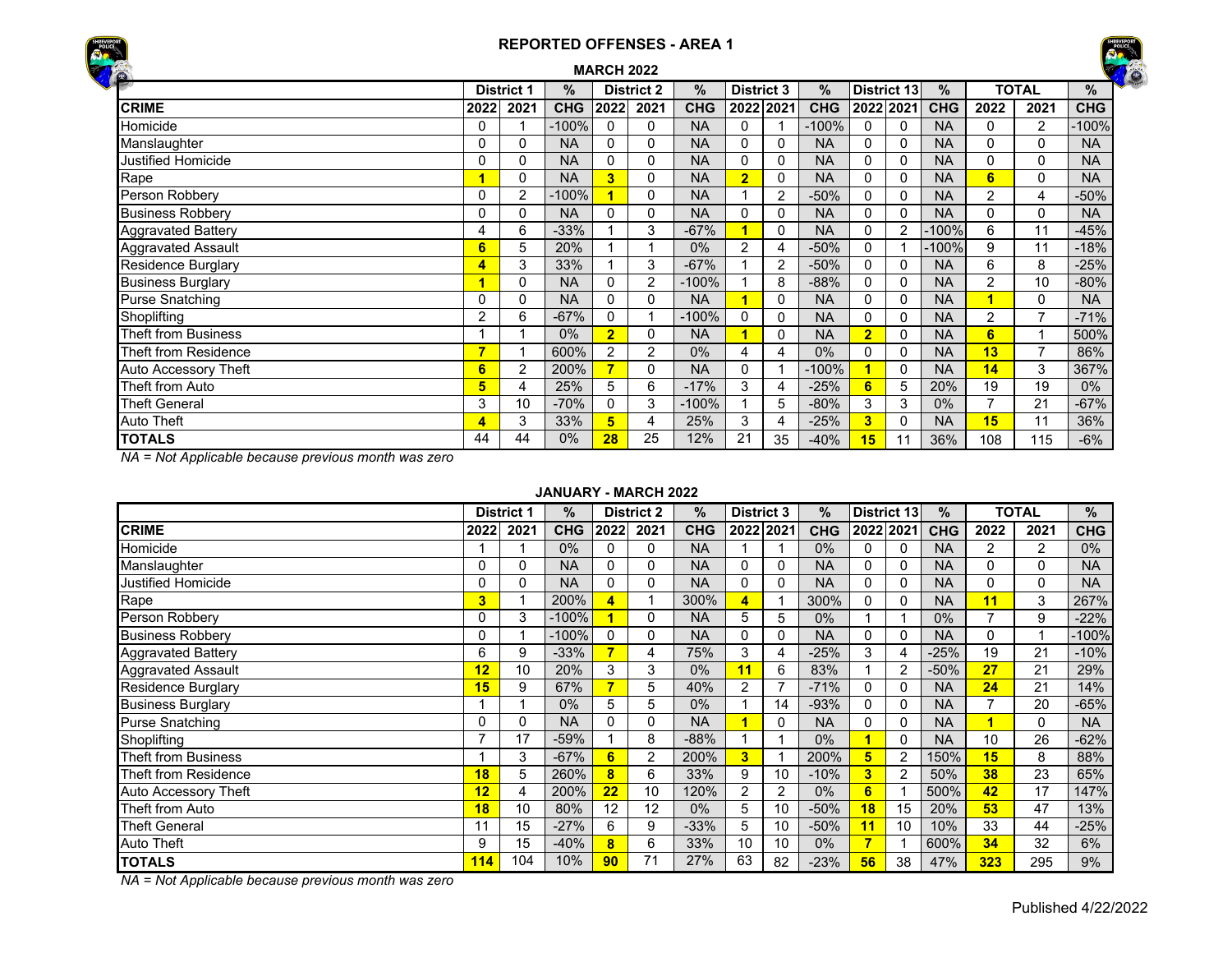## **REPORTED OFFENSES - AREA 2**





|  | <b>MARCH 2022</b> |
|--|-------------------|
|  |                   |

|                             |                | <b>District 4</b> | $\%$       |      | <b>District 5</b> | $\frac{9}{6}$ | <b>District 6</b>       |      | $\%$       |      | <b>TOTAL</b>   | $\%$       |
|-----------------------------|----------------|-------------------|------------|------|-------------------|---------------|-------------------------|------|------------|------|----------------|------------|
| <b>CRIME</b>                | 2022           | 2021              | <b>CHG</b> | 2022 | 2021              | <b>CHG</b>    | 2022                    | 2021 | <b>CHG</b> | 2022 | 2021           | <b>CHG</b> |
| Homicide                    | 0              |                   | $-100%$    |      |                   | $0\%$         | $\mathbf{0}$            | 0    | <b>NA</b>  |      | $\overline{2}$ | $-50%$     |
| Manslaughter                | 0              | 0                 | <b>NA</b>  | 0    | 0                 | <b>NA</b>     | $\Omega$                | 0    | NA         | 0    | $\Omega$       | <b>NA</b>  |
| Justified Homicide          | 0              | 0                 | <b>NA</b>  | 0    | 0                 | <b>NA</b>     | $\Omega$                | 0    | <b>NA</b>  | 0    | 0              | <b>NA</b>  |
| Rape                        | 0              | 1                 | $-100%$    | 1    | 1                 | $0\%$         | 0                       |      | $-100%$    |      | 3              | $-67%$     |
| Person Robbery              | 3              | 0                 | <b>NA</b>  | 1    | 0                 | <b>NA</b>     | 1                       |      | 0%         | 5    |                | 400%       |
| <b>Business Robbery</b>     | 0              | 0                 | <b>NA</b>  | 0    | 0                 | <b>NA</b>     | $\overline{\mathbf{1}}$ | 0    | <b>NA</b>  | 1    | $\Omega$       | <b>NA</b>  |
| <b>Aggravated Battery</b>   | 5              | 7                 | $-29%$     | 3    | 2                 | 50%           | 0                       | 5    | $-100%$    | 8    | 14             | $-43%$     |
| <b>Aggravated Assault</b>   | 6              | 3                 | 100%       | 1    | 4                 | $-75%$        | 1                       | 4    | $-75%$     | 8    | 11             | $-27%$     |
| <b>Residence Burglary</b>   | $\overline{7}$ | 11                | $-36%$     | 10   | 10                | $0\%$         | 3                       | 6    | $-50%$     | 20   | 27             | $-26%$     |
| <b>Business Burglary</b>    | $\overline{2}$ | 4                 | $-50%$     | 0    | 1                 | $-100%$       | 3                       |      | 200%       | 5    | 6              | $-17%$     |
| <b>Purse Snatching</b>      |                |                   | $0\%$      | 0    | 0                 | <b>NA</b>     | $\Omega$                | 0    | <b>NA</b>  |      |                | $0\%$      |
| Shoplifting                 | 4              | 4                 | $0\%$      | 11   | 13                | $-15%$        | 16                      | 20   | $-20%$     | 31   | 37             | $-16%$     |
| <b>Theft from Business</b>  |                | 2                 | $-50%$     | 8    | 1                 | 700%          | $\overline{2}$          |      | $-71%$     | 11   | 10             | 10%        |
| Theft from Residence        | 10             | 7                 | 43%        | 12   | 10                | 20%           | 3 <sup>1</sup>          | 2    | 50%        | 25   | 19             | 32%        |
| <b>Auto Accessory Theft</b> |                | 3                 | $-67%$     | 6    | 3                 | 100%          | 5                       |      | 400%       | 12   | 7              | 71%        |
| Theft from Auto             | 5              | 7                 | $-29%$     | 17   | 23                | $-26%$        | 18                      | 6    | 200%       | 40   | 36             | 11%        |
| <b>Theft General</b>        | 4              | 7                 | $-43%$     | 12   | 9                 | 33%           | 3                       | 7    | $-57%$     | 19   | 23             | $-17%$     |
| <b>Auto Theft</b>           | 3              | 13                | $-77%$     | 10   | 11                | $-9%$         | $5^{\circ}$             | 2    | 150%       | 18   | 26             | $-31%$     |
| <b>TOTALS</b>               | 52             | 71                | $-27%$     | 93   | 89                | 4%            | 61                      | 63   | $-3%$      | 206  | 223            | $-8%$      |

*NA = Not Applicable because previous month was zero*

#### **JANUARY - MARCH 2022**

|                             |      | <b>District 4</b> | $\%$       |                 | <b>District 5</b> | $\frac{9}{6}$ | <b>District 6</b> |      | %          |                | TOTAL          | %          |
|-----------------------------|------|-------------------|------------|-----------------|-------------------|---------------|-------------------|------|------------|----------------|----------------|------------|
| <b>CRIME</b>                | 2022 | 2021              | <b>CHG</b> | 2022            | 2021              | <b>CHG</b>    | 2022              | 2021 | <b>CHG</b> | 2022           | 2021           | <b>CHG</b> |
| Homicide                    | 0    | 2                 | $-100%$    | $\overline{2}$  |                   | 100%          | 1                 | 0    | <b>NA</b>  | 3              | 3              | $0\%$      |
| Manslaughter                | 0    | 0                 | <b>NA</b>  | 0               | 0                 | <b>NA</b>     | $\Omega$          | 0    | <b>NA</b>  | 0              | 0              | <b>NA</b>  |
| <b>Justified Homicide</b>   | 0    | 0                 | <b>NA</b>  | 0               | 2                 | $-100%$       | $\mathbf{0}$      | 0    | <b>NA</b>  | 0              | $\overline{2}$ | $-100%$    |
| Rape                        | 7    | 3                 | 133%       | 4               | 3                 | 33%           |                   | 2    | $-50%$     | 12             | 8              | 50%        |
| Person Robbery              | 7    | 1                 | 600%       | 5               | 3                 | 67%           | 3                 | 2    | 50%        | 15             | 6              | 150%       |
| <b>Business Robbery</b>     | 1    | 1                 | $0\%$      |                 | 3                 | $-67%$        | 1                 | 0    | <b>NA</b>  | 3              | 4              | $-25%$     |
| <b>Aggravated Battery</b>   | 9    | 9                 | 0%         | 7               | 9                 | $-22%$        | 3                 | 13   | $-77%$     | 19             | 31             | $-39%$     |
| <b>Aggravated Assault</b>   | 12   | 11                | 9%         | 8               | 16                | $-50%$        | 4                 | 12   | $-67%$     | 24             | 39             | $-38%$     |
| <b>Residence Burglary</b>   | 25   | 26                | $-4%$      | 25              | 44                | $-43%$        | 14                | 11   | 27%        | 64             | 81             | $-21%$     |
| <b>Business Burglary</b>    | 6    | 13                | $-54%$     | 3               | 5                 | $-40%$        | 10                | 5    | 100%       | 19             | 23             | $-17%$     |
| <b>Purse Snatching</b>      |      | 1                 | $0\%$      | 0               | 0                 | <b>NA</b>     | 1                 | 0    | <b>NA</b>  | $\overline{2}$ | 1              | 100%       |
| Shoplifting                 | 10   | 13                | $-23%$     | 62              | 50                | 24%           | 44                | 73   | $-40%$     | 116            | 136            | $-15%$     |
| <b>Theft from Business</b>  | 5    | 4                 | 25%        | 15              | 10                | 50%           |                   | 11   | $-36%$     | 27             | 25             | 8%         |
| <b>Theft from Residence</b> | 24   | 24                | 0%         | 26              | 37                | $-30%$        | 20                | 17   | 18%        | 70             | 78             | $-10%$     |
| Auto Accessory Theft        | 3    | 4                 | $-25%$     | 21              | 10                | 110%          | 18                | 15   | 20%        | 42             | 29             | 45%        |
| Theft from Auto             | 11   | 25                | $-56%$     | 38              | 73                | $-48%$        | 56                | 42   | 33%        | 105            | 140            | $-25%$     |
| <b>Theft General</b>        | 13   | 17                | $-24%$     | 33 <sup>5</sup> | 27                | 22%           | 15                | 18   | $-17%$     | 61             | 62             | $-2%$      |
| <b>Auto Theft</b>           | 9    | 29                | $-69%$     | 22              | 24                | $-8%$         | 20                | 11   | 82%        | 51             | 64             | $-20%$     |
| <b>TOTALS</b>               | 143  | 183               | $-22%$     | 272             | 317               | $-14%$        | 218               | 232  | $-6%$      | 633            | 732            | $-14%$     |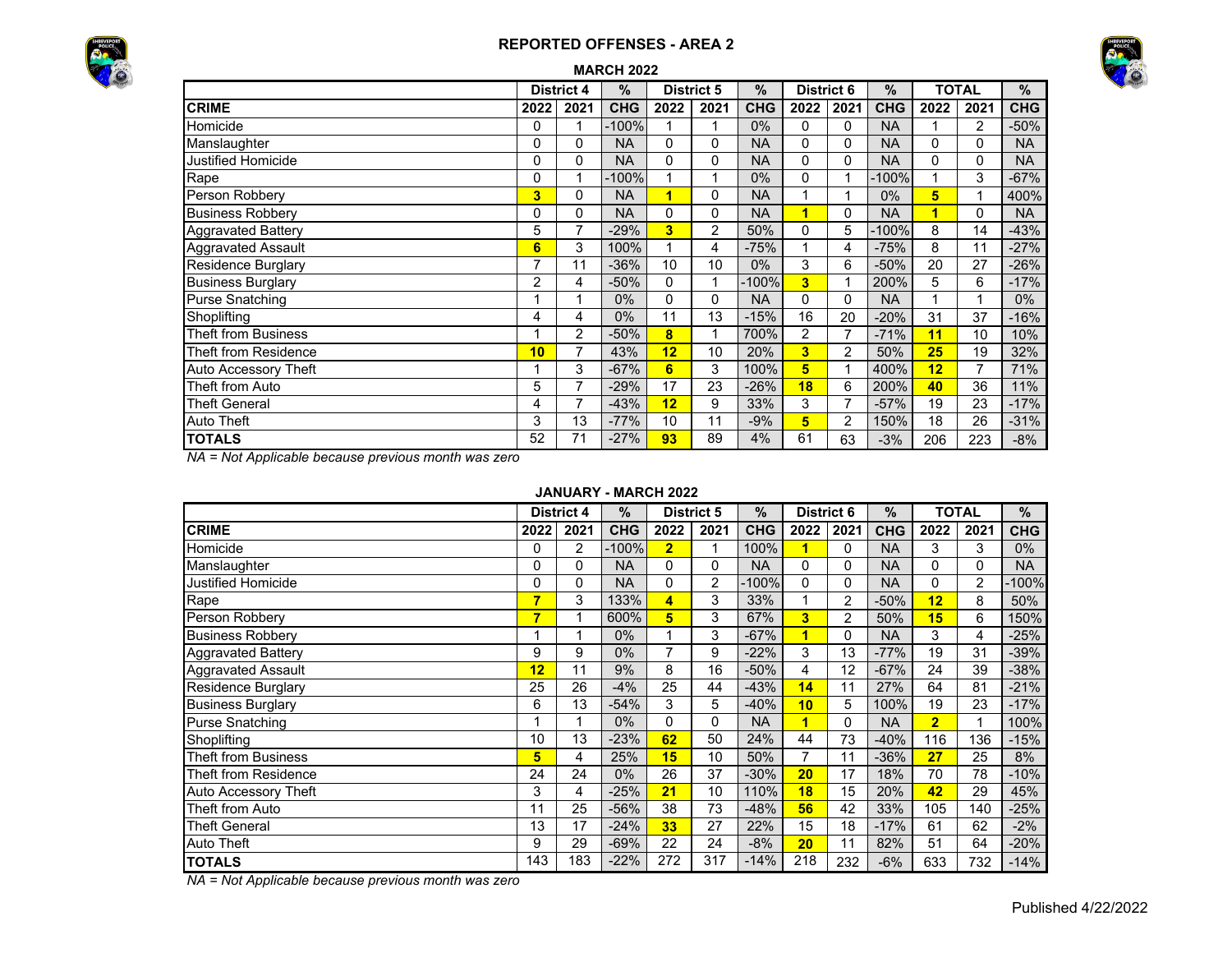### **REPORTED OFFENSES - AREA 3**





| <b>MARCH 2022</b><br><b>TOTAL</b><br>%<br><b>District 8</b><br>$\frac{9}{6}$<br><b>District 9</b><br>$\frac{0}{0}$<br><b>District 7</b> |      |          |            |                         |                |            |          |          |            |                         |      |            |  |  |
|-----------------------------------------------------------------------------------------------------------------------------------------|------|----------|------------|-------------------------|----------------|------------|----------|----------|------------|-------------------------|------|------------|--|--|
|                                                                                                                                         |      |          |            |                         |                |            |          |          |            |                         |      | $\%$       |  |  |
| <b>CRIME</b>                                                                                                                            | 2022 | 2021     | <b>CHG</b> | 2022 2021               |                | <b>CHG</b> | 2022     | 2021     | <b>CHG</b> | 2022                    | 2021 | <b>CHG</b> |  |  |
| Homicide                                                                                                                                |      | 2        | $-50%$     | 0                       | 2              | $-100%$    | 1        | $\Omega$ | <b>NA</b>  | $\overline{2}$          | 4    | $-50%$     |  |  |
| Manslaughter                                                                                                                            | 0    | 0        | <b>NA</b>  | 0                       | $\mathbf{0}$   | <b>NA</b>  | $\Omega$ | 0        | <b>NA</b>  | 0                       | 0    | <b>NA</b>  |  |  |
| <b>Justified Homicide</b>                                                                                                               | 0    | $\Omega$ | <b>NA</b>  | 0                       | 0              | <b>NA</b>  | $\Omega$ | 0        | <b>NA</b>  | 0                       | 0    | <b>NA</b>  |  |  |
| Rape                                                                                                                                    | 3    | $\Omega$ | <b>NA</b>  | 0                       | 0              | <b>NA</b>  | 1        | $\Omega$ | <b>NA</b>  | $\overline{\mathbf{4}}$ | 0    | <b>NA</b>  |  |  |
| Person Robbery                                                                                                                          | 3    | 3        | $0\%$      |                         |                | 0%         | 1        | 0        | <b>NA</b>  | 5                       | 4    | 25%        |  |  |
| <b>Business Robbery</b>                                                                                                                 | 0    | $\Omega$ | <b>NA</b>  | 0                       | $\Omega$       | <b>NA</b>  | $\Omega$ |          | $-100%$    | $\Omega$                |      | $-100%$    |  |  |
| <b>Aggravated Battery</b>                                                                                                               | 6    | 5        | 20%        |                         | 5              | $-80%$     | 3        |          | 200%       | 10                      | 11   | $-9%$      |  |  |
| Aggravated Assault                                                                                                                      | 7    | 3        | 133%       | 5                       | 7              | $-29%$     | 8        | 7        | 14%        | 20                      | 17   | 18%        |  |  |
| <b>Residence Burglary</b>                                                                                                               | 8    | 8        | 0%         | 15                      | 5              | 200%       | 8        | 8        | $0\%$      | 31                      | 21   | 48%        |  |  |
| <b>Business Burglary</b>                                                                                                                | 0    | $\Omega$ | <b>NA</b>  | $\overline{\mathbf{2}}$ | 0              | <b>NA</b>  | 2        | 4        | $-50%$     | 4                       | 4    | $0\%$      |  |  |
| Purse Snatching                                                                                                                         | 0    | $\Omega$ | <b>NA</b>  | 0                       | $\mathbf{0}$   | <b>NA</b>  | $\Omega$ | $\Omega$ | <b>NA</b>  | $\Omega$                | 0    | <b>NA</b>  |  |  |
| Shoplifting                                                                                                                             | 6    | 3        | 100%       | 0                       | 2              | $-100%$    | 7        | 5        | 40%        | 13                      | 10   | 30%        |  |  |
| <b>Theft from Business</b>                                                                                                              | 3    | 2        | 50%        | 4                       | 2              | 100%       | 2        | 5.       | $-60%$     | 9                       | 9    | $0\%$      |  |  |
| <b>Theft from Residence</b>                                                                                                             | 5    | 10       | $-50%$     | 10                      | 12             | $-17%$     | 4        | 9        | $-56%$     | 19                      | 31   | $-39%$     |  |  |
| Auto Accessory Theft                                                                                                                    | 2    | 3        | $-33%$     | 3                       | 4              | $-25%$     | 6        | 5        | 20%        | 11                      | 12   | $-8%$      |  |  |
| Theft from Auto                                                                                                                         | 6    | 11       | $-45%$     | 2                       | $\overline{7}$ | $-71%$     | 11       | 20       | $-45%$     | 19                      | 38   | $-50%$     |  |  |
| <b>Theft General</b>                                                                                                                    | 5    | 4        | 25%        | 4                       | 5              | $-20%$     | 4        | 12       | $-67%$     | 13                      | 21   | $-38%$     |  |  |
| Auto Theft                                                                                                                              | 6    | 3        | 100%       | 4                       | 9              | $-56%$     | 12       | 5        | 140%       | 22                      | 17   | 29%        |  |  |
| <b>TOTALS</b>                                                                                                                           | 61   | 57       | 7%         | 51                      | 61             | $-16%$     | 70       | 82       | $-15%$     | 182                     | 200  | $-9%$      |  |  |

*NA = Not Applicable because previous month was zero*

### **JANUARY - MARCH 2022**

|                            | <b>District 7</b> |                | $\%$       |                | <b>District 8</b> | $\%$       |                | <b>District 9</b> | $\%$       |                | <b>TOTAL</b> | %          |
|----------------------------|-------------------|----------------|------------|----------------|-------------------|------------|----------------|-------------------|------------|----------------|--------------|------------|
| <b>CRIME</b>               | 2022              | 2021           | <b>CHG</b> |                | 2022 2021         | <b>CHG</b> | 2022           | 2021              | <b>CHG</b> | 2022           | 2021         | <b>CHG</b> |
| Homicide                   | 2                 | 4              | $-50%$     | 3              | 5                 | $-40%$     | $\overline{2}$ |                   | 100%       | 7              | 10           | $-30%$     |
| Manslaughter               | 0                 | 0              | <b>NA</b>  | 0              | 0                 | <b>NA</b>  | 0              | 0                 | <b>NA</b>  | 0              | 0            | <b>NA</b>  |
| <b>Justified Homicide</b>  | 0                 | 0              | <b>NA</b>  | $\Omega$       | 0                 | <b>NA</b>  | 0              | $\Omega$          | <b>NA</b>  | 0              | 0            | <b>NA</b>  |
| Rape                       | 4                 | 3              | 33%        | $\overline{2}$ | $\overline{2}$    | $0\%$      |                | 5                 | $-80%$     | $\overline{7}$ | 10           | $-30%$     |
| Person Robbery             | 6                 | 6              | 0%         | 2              | 8                 | $-75%$     |                | 4                 | $-75%$     | 9              | 18           | $-50%$     |
| <b>Business Robbery</b>    | 0                 | 0              | <b>NA</b>  | $\Omega$       | 3                 | $-100%$    | $\Omega$       | 5                 | -100%      | $\Omega$       | 8            | $-100%$    |
| <b>Aggravated Battery</b>  | 11                | 17             | $-35%$     | 5              | 10                | $-50%$     | 6              | 3                 | 100%       | 22             | 30           | $-27%$     |
| <b>Aggravated Assault</b>  | 18                | 13             | 38%        | 14             | 20                | $-30%$     | 18             | 14                | 29%        | 50             | 47           | 6%         |
| Residence Burglary         | 23                | 20             | 15%        | 19             | 14                | 36%        | 16             | 18                | $-11%$     | 58             | 52           | 12%        |
| <b>Business Burglary</b>   |                   | 3              | $-67%$     | 7              | 3                 | 133%       | 9              | 9                 | $0\%$      | 17             | 15           | 13%        |
| Purse Snatching            | 0                 | 0              | <b>NA</b>  | $\Omega$       | 0                 | <b>NA</b>  | 0              | $\Omega$          | <b>NA</b>  | 0              | $\Omega$     | <b>NA</b>  |
| Shoplifting                | 14                | 9              | 56%        | 5              | 5                 | 0%         | 36             | 36                | $0\%$      | 55             | 50           | 10%        |
| <b>Theft from Business</b> | 4                 | $\overline{2}$ | 100%       | 8              | 4                 | 100%       | 9              | 8                 | 13%        | 21             | 14           | 50%        |
| Theft from Residence       | 18                | 20             | $-10%$     | 27             | 26                | 4%         | 15             | 23                | $-35%$     | 60             | 69           | $-13%$     |
| Auto Accessory Theft       | 6                 | $\overline{7}$ | $-14%$     | 11             | 8                 | 38%        | 34             | 16                | 113%       | 51             | 31           | 65%        |
| Theft from Auto            | 16                | 26             | $-38%$     | 18             | 26                | $-31%$     | 48             | 81                | $-41%$     | 82             | 133          | $-38%$     |
| Theft General              | 6                 | 8              | $-25%$     | 14             | 12                | 17%        | 9              | 30                | $-70%$     | 29             | 50           | $-42%$     |
| Auto Theft                 | 9                 | 9              | $0\%$      | 10             | 18                | $-44%$     | 25             | 18                | 39%        | 44             | 45           | $-2%$      |
| <b>TOTALS</b>              | 138               | 147            | $-6%$      | 145            | 164               | $-12%$     | 229            | 271               | $-15%$     | 512            | 582          | $-12%$     |